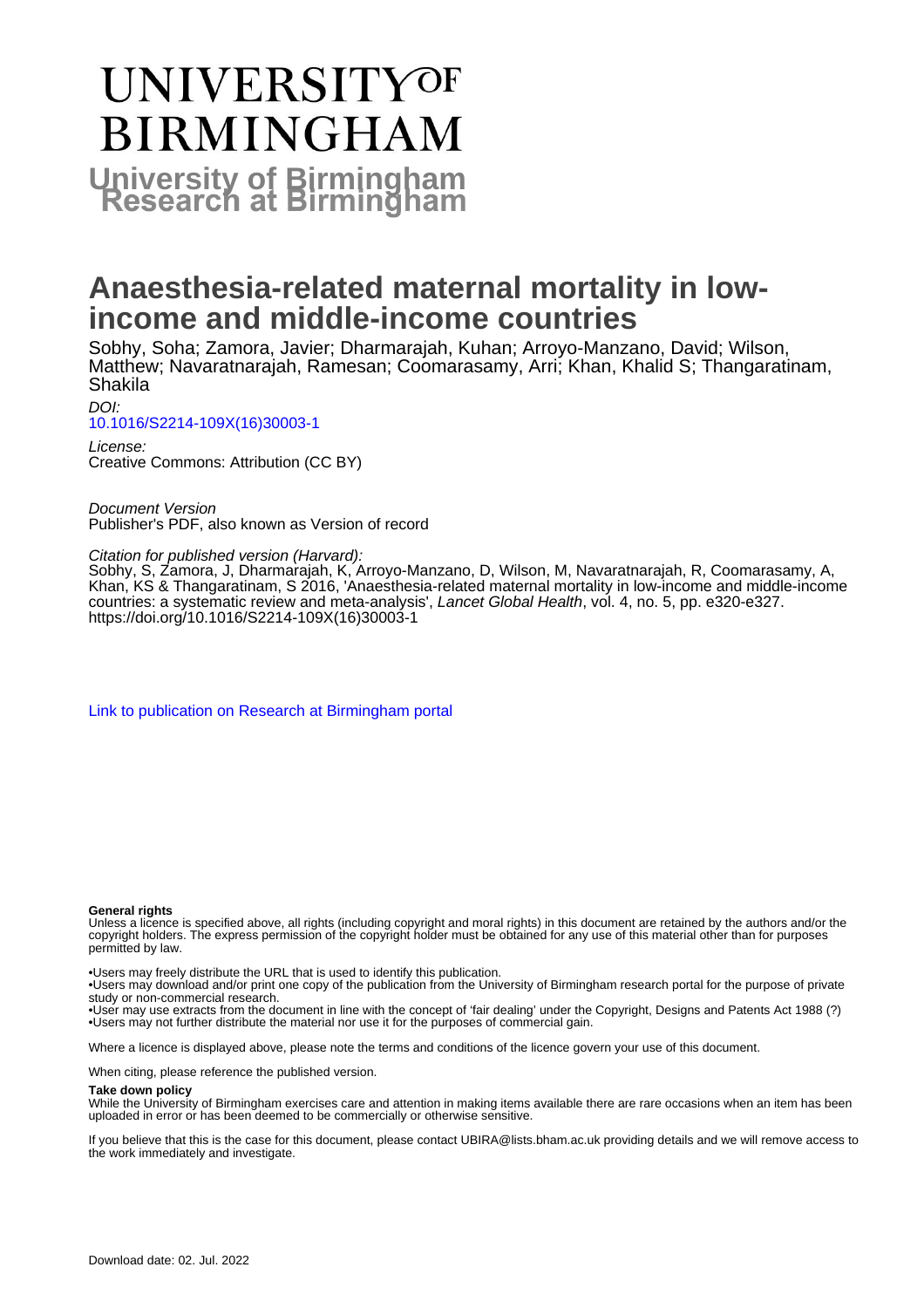### **Articles**

### **Anaesthesia-related maternal mortality in low-income and middle-income countries: a systematic review and meta-analysis**

*Soha Sobhy\*, Javier Zamora\*, Kuhan Dharmarajah, David Arroyo-Manzano, Matthew Wilson, Ramesan Navaratnarajah, Arri Coomarasamy, Khalid S Khan, Shakila Thangaratinam*

#### **Summary**

**Background The risk factors contributing to maternal mortality from anaesthesia in low-income and middle-income countries and the burden of the problem have not been comprehensively studied up to now. We aimed to obtain precise estimates of anaesthesia-attributed deaths in pregnant women exposed to anaesthesia and to identify the factors linked to adverse outcomes in pregnant women exposed to anaesthesia in low-income and middle-income countries.**

**Methods In this systematic review and meta-analysis, we searched major electronic databases from inception until Oct 1, 2015, for studies reporting risks of maternal death from anaesthesia in low-income and middle-income countries. Studies were included if they assessed maternal and perinatal outcomes in pregnant women exposed to anaesthesia for an obstetric procedure in countries categorised as low-income or middle-income by the World Bank. We excluded studies in high-income countries, those involving non-pregnant women, case reports, and studies published before 1990 to ensure that the estimates reflect the current burden of the condition. Two independent reviewers undertook quality assessment and data extraction. We computed odds ratios for risk factors and anaesthesia**related complications, and pooled them using a random effects model. This study is registered with PROSPERO, **number CRD42015015805.**

**Findings 44 studies (632 556 pregnancies) reported risks of death from anaesthesia in women who had an obstetric surgical procedure; 95 (32 149 636 pregnancies and 36 144 deaths) provided rates of anaesthesia-attributed deaths as a proportion of maternal deaths. The risk of death from anaesthesia in women undergoing obstetric procedures was 1·2 per 1000 women undergoing obstetric procedures (95% CI 0·8–1·7,** *I²***=83%). Anaesthesia accounted for 2·8% (2·4–3·4,** *I²***=75%) of all maternal deaths, 3·5% (2·9–4·3,** *I²***=79%) of direct maternal deaths (ie, those that resulted from obstetric complications), and 13·8% (9·0–20·7,** *I²***=84%) of deaths after caesarean section. Exposure to general anaesthesia increased the odds of maternal (odds ratio [OR] 3·3, 95% CI 1·2–9·0,** *I²***=58%), and perinatal deaths (2·3, 1·2–4·1,** *I²***=73%) compared with neuraxial anaesthesia. The rate of any maternal death was 9·8 per 1000 anaesthetics (5·2–15·7,** *I²***=92%) when managed by non-physician anaesthetists compared with 5·2 per 1000 (0·9–12·6,** *I²***=95%) when managed by physician anaesthetists.**

**Interpretation The current international priority on strengthening health systems should address the risk factors such as general anaesthesia and rural setting for improving anaesthetic care in pregnant women.**

#### **Funding Ammalife Charity and ELLY Appeal, Bart's Charity.**

**Copyright © Sobhy et al. Open Access article distributed under the terms of CC BY.**

#### **Introduction**

A quarter of a million women die every year during or after pregnancy and childbirth, and 99% of these are from low-income and middle-income countries.<sup>1</sup> Anaesthetic interventions are an integral part of emergency obstetric care.2 However, there is a paucity of physician anaesthetists in many of the poorest countries, with an estimated ratio of one physician anaesthetist per million women.<sup>3</sup> There is also a lack of infrastructure, drugs, and equipment.

The need for safe, affordable surgery and anaesthesia in low-income and middle-income countries is recognised, with perioperative death as a global safety indicator.4 In high-income countries, very few maternal deaths are attributed to anaesthesia.5 However, no robust estimates are available of maternal deaths from obstetric anaesthesia, or of overall maternal mortality attributable to anaesthesia, in low-income and middle-income countries. Factors that contribute to maternal and perinatal mortality in women exposed to anaesthesia in low-income and middle-income countries need to be identified.

Individual studies have provided varied and imprecise results, with up to a fifth of all direct maternal deaths attributed to anaesthesia-related procedures.<sup>6</sup> Systematic reviews report estimates of complications in all individuals exposed to anaesthesia, not specifically in pregnant women.7 We undertook a systematic review to obtain precise estimates of anaesthesia-attributed deaths





#### *Lancet Glob Health* **2016; 4: e320–27**

See **Comment** page e290 \*Joint first authors

**Women's Health Research Unit**  (S Sobhy MBBS, Prof J Zamora PhD, Prof K S Khan MSc, Prof S Thangaratinam PhD)**, Multidisciplinary Evidence Synthesis Hub (mEsh)**  (Prof J Zamora, Prof K S Khan, Prof S Thangaratinam)**, Barts and The London School of Medicine and Dentistry, Queen Mary University of London, London, UK; Clinical Biostatistics Unit, Hospital Ramon y Cajal (IRYCIS, CIBERESP), Madrid, Spain** (Prof J Zamora, D Arroyo-Manzano MSc)**; Northwick Park Hospital, Harrow, Middlesex, UK** (K Dharmarajah MRCOG)**; School of Health and Related Research, University of Sheffield, Sheffield, UK** (M Wilson MD)**; Barts Health NHS Trust, Whitechapel, London, UK** (R Navaratnarajah MRCOG)**; and School of Clinical and Experimental Medicine, College of Medical and Dental Sciences, University of Birmingham, Birmingham, UK** (Prof A Coomarasamy MD) Correspondence to: Prof Khalid S Khan, Women's

Health Research Unit, Multidisciplinary Evidence Synthesis Hub (mEsh), Barts and The London School of Medicine and Dentistry, Queen Mary University of London, London E1 2AD, UK **k.s.khan@qmul.ac.uk**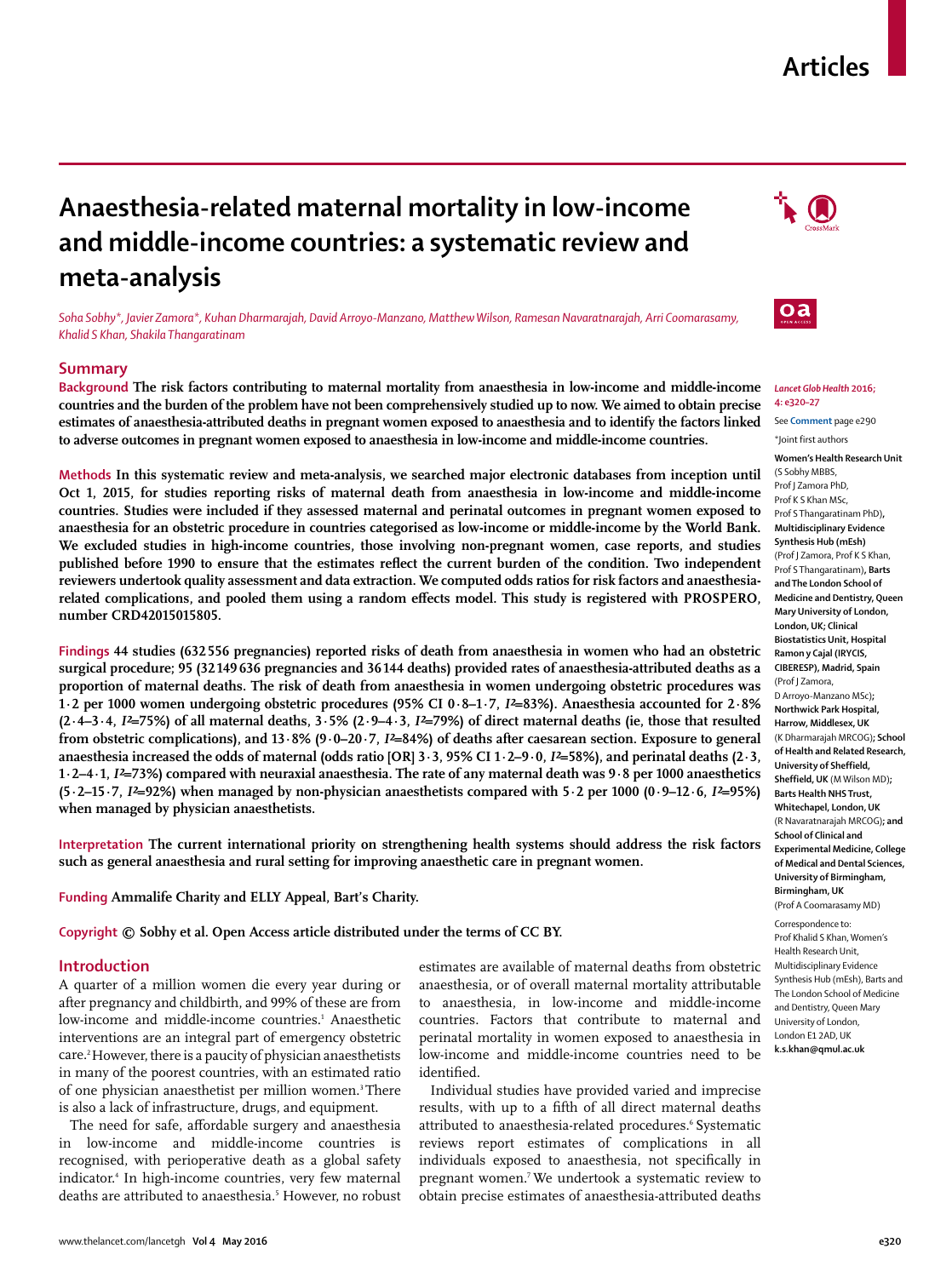#### **Research in context**

#### **Evidence before this study**

Existing systematic reviews on global causes of maternal death have not previously assessed the role of obstetric anaesthesia. A recent systematic review of anaesthesia-related mortality in low-income and middle-income countries focused on risks to the general population, and not specifically to pregnant women, who are at high risk. Individual observational studies vary in their estimates for anaesthesia-related maternal deaths in low-income and middle-income countries and relevant risk factors.

#### **Added value of this study**

We have provided robust estimates of risk of anaesthesiaattributed maternal death in pregnant women who have obstetric procedures in low-income and middle-income countries overall, and in various geographic regions grouped by income status. We have highlighted the contribution of

in pregnant women exposed to anaesthesia and to identify the factors linked to adverse outcomes in pregnant women exposed to anaesthesia in low-income and middle-income countries.

#### **Methods**

#### **Search strategy and selection criteria**

In this systematic review and meta-analysis, we used a prospective protocol (PROSPERO CRD42015015805)8 in line with current recommendations, and reported as per the PRISMA guidelines.<sup>9</sup>

We searched MEDLINE, Embase, Scopus, the Cumulative Index to Nursing and Allied Health Literature (CINAHL), Web of Science, and the WHO Library and Global Index Medicus from inception until Oct 1, 2015. We used MeSH headings, text words, and word variants for "pregnancy" and combined them with terms for low-resource countries such as "low-income" or "middle-income" or "developing country". We combined these with terms related to anaesthesia and surgery such as "an(a)esthesia" or "an(a)esthetist" or "nurse an(a)esthetist" or "c(a)esarean section" (appendix p 1). There were no language restrictions. Additionally, we searched the reference lists of the included studies and relevant reviews for eligible studies.

We selected studies in two stages. In the first stage, we screened the titles and abstracts of all citations for potentially relevant papers. In the second, we assessed the full texts of the retrieved papers. Two independent reviewers (SS, KD) selected the papers against prespecified inclusion criteria. Any discrepancies were resolved after discussion with a third reviewer (ST). Studies were included if they assessed maternal and perinatal outcomes in pregnant women exposed to anaesthesia for an obstetric procedure in countries categorised as low-income and middle-income countries by the World Bank.10 We excluded studies in high-income anaesthesia to overall maternal mortality, particularly in deaths related to caesarean section (13.8%). We identified the risk factors for maternal deaths related to anaesthetic exposure such as general anaesthesia and rural setting. We provided estimates of death related to anaesthesia according to the type of anaesthetic practitioner in low-income and middle-income countries. About two-thirds of reported deaths from anaesthesia were due to preventable complications related to airway management and pulmonary aspiration.

#### **Implications of all the available evidence**

Ongoing and future efforts to improve the safety of obstetric anaesthesia in low-income and middle-income countries should target the risk factors identified in our review to improve training, infrastructure, and provision of resources.

countries, those including non-pregnant women, case reports, and studies published before 1990 to ensure that the estimates reflect the current burden of the condition.

We defined anaesthesia-attributed complications as those that occurred directly as a result of anaesthesia (as established by the primary study authors), and anaesthesia-related outcomes as those that were directly or indirectly associated with anaesthesia. Maternal mortality was defined as the death of a woman during pregnancy or at any time until 42 days after delivery, irrespective of the duration and site of the pregnancy, as defined by WHO. This definition included deaths from any cause related to or aggravated by pregnancy and its management, but not from accidental or incidental causes.11 Direct maternal deaths were those that resulted from obstetric complications; indirect maternal deaths from disorders aggravated by physiological effects of pregnancy, by pre-existing disease, or by diseases that developed during pregnancy.<sup>11</sup> We grouped direct and indirect maternal deaths together as overall maternal death.

Perinatal death included any fetal death that occurred after 28 completed weeks of gestation, stillbirths, and early neonatal deaths up to 1 week after birth.<sup>12</sup> We classed Apgar scores as low if they were less than or equal to 7 at 1 and 5 min. We accepted the primary study authors' definitions for maternal and fetal complications such as post-partum haemorrhage, cardiac arrest, and admission to the intensive care unit.

#### **Study quality assessment and data extraction**

Two independent reviewers (SS and KD) undertook study quality assessment and data extraction, and any discrepancies were resolved with input from the third reviewer (ST). For studies of rates of anaesthesiaattributed maternal death, we assessed the following criteria: representativeness of the population, sample

See **Online** for appendix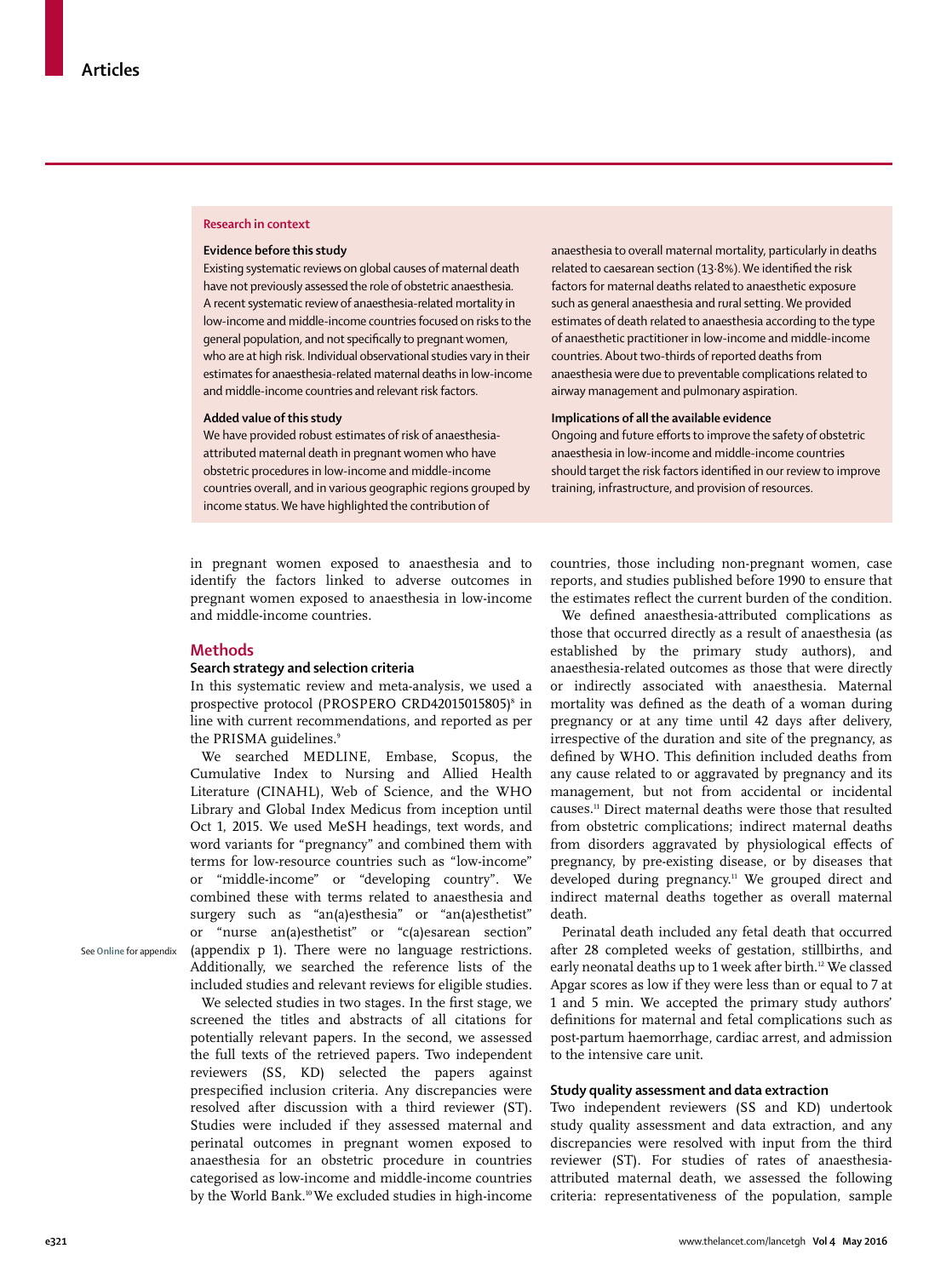selection, outcome assessment, adequacy of sample size, and ascertainment of the cause of maternal death to anaesthesia.13,14 We deemed a study to be adequate for representativeness if it included institutions from various settings such as rural and urban hospitals in a region or country, and to be inadequate if it included only one hospital or unit. We classed sample selection as adequate if all deliveries or maternal deaths were included, and as inadequate if a particular group of women were excluded. We deemed outcome assessment to be adequate when a confidential inquiry, verbal autopsy, or professional panel established the cause of death and inadequate when there was no special effort or use of registry data from only one source. An adequate sample size included data for at least 10 000 births. We regarded studies that accounted for the cause of death in at least 95% of maternal deaths to be adequate for ascertainment of cause of death. A study was classed as high quality if three of the above five criteria were met.<sup>13</sup>

For comparative studies, we used the Newcastle-Ottawa scale to establish the risk of bias in selection, comparability of cohorts, and outcome assessment.15 Studies that scored four stars for selection, two stars for comparability, and three stars for ascertainment of the outcome were regarded to have a low risk of bias. Studies with two or three stars for selection, one for comparability, and two for outcome ascertainment were considered to have a medium risk of bias. We deemed any study with a score of one for selection or outcome ascertainment, or zero for any of the three domains, to have a high risk of bias.15

To compute corresponding proportions for individual studies, we extracted data for the number of women exposed to anaesthesia, total and direct maternal deaths, and deaths during or after caesarean section. We obtained information about the number of events (anaesthesiarelated maternal death and pregnancy complications) in women exposed and unexposed to risk factors such as type of anaesthesia (neuraxial or general), setting (urban or rural), and practitioner (physician or non-physician).

#### **Data analysis**

We computed odds ratios for various risk factors and anaesthesia-related complications in individual studies, and pooled them using a random effects model.<sup>16</sup> We used Peto odds ratios when the numbers of events were too few.17 We assessed heterogeneity with the *I²* statistic. When comparative data were not available, we reported the proportion of complications for each risk factor separately, and provided summary estimates.

Summary rates of risk of death from anaesthesia in pregnancy were reported as deaths per 1000 women undergoing obstetric procedures. We also reported anaesthesia-attributed deaths as a proportion of all maternal deaths (direct and indirect). We did subgroup analysis and meta-regression for the following factors that were prespecified before the analysis: geographical location (World Bank classification), country income (low, lower middle, or upper middle), setting (urban or rural), and year of publication (before and after 2000). We assessed the effects of study quality (low or high) and design (prospective or retrospective) on the maternal mortality rates. We used multilevel random effects logistic models, and included the above factors. The meta-regressions were run as separate univariate analyses. We did sensitivity analysis by limiting our findings to only direct maternal deaths. We also assessed the proportion of all maternal deaths during or after caesarean section attributed to anaesthesia.

We assessed for publication bias and the effects of small studies using funnel plots, and Begg's<sup>18</sup> and Egger's tests.<sup>19</sup> All analyses were done with Stata (version 13).<sup>20</sup>

#### **Role of the funding source**

The funder of the study had no role in the study design, data collection, data analysis, data interpretation, or writing of the report. The corresponding author had full access to all the data in the study and had final responsibility for the decision to submit for publication.

#### **Results**

From 11 782 citations, we included 140 studies. 44 studies (632 556 pregnancies) provided data for risk of death from anaesthesia in women undergoing obstetric surgical procedures, and 95 studies (32 149 636 pregnancies, 36 144 deaths) reported anaesthesia-attributed maternal mortality as a proportion of maternal deaths. 25 studies



*Figure 1:* **Study selection**

\*Some studies have been used in more than one category.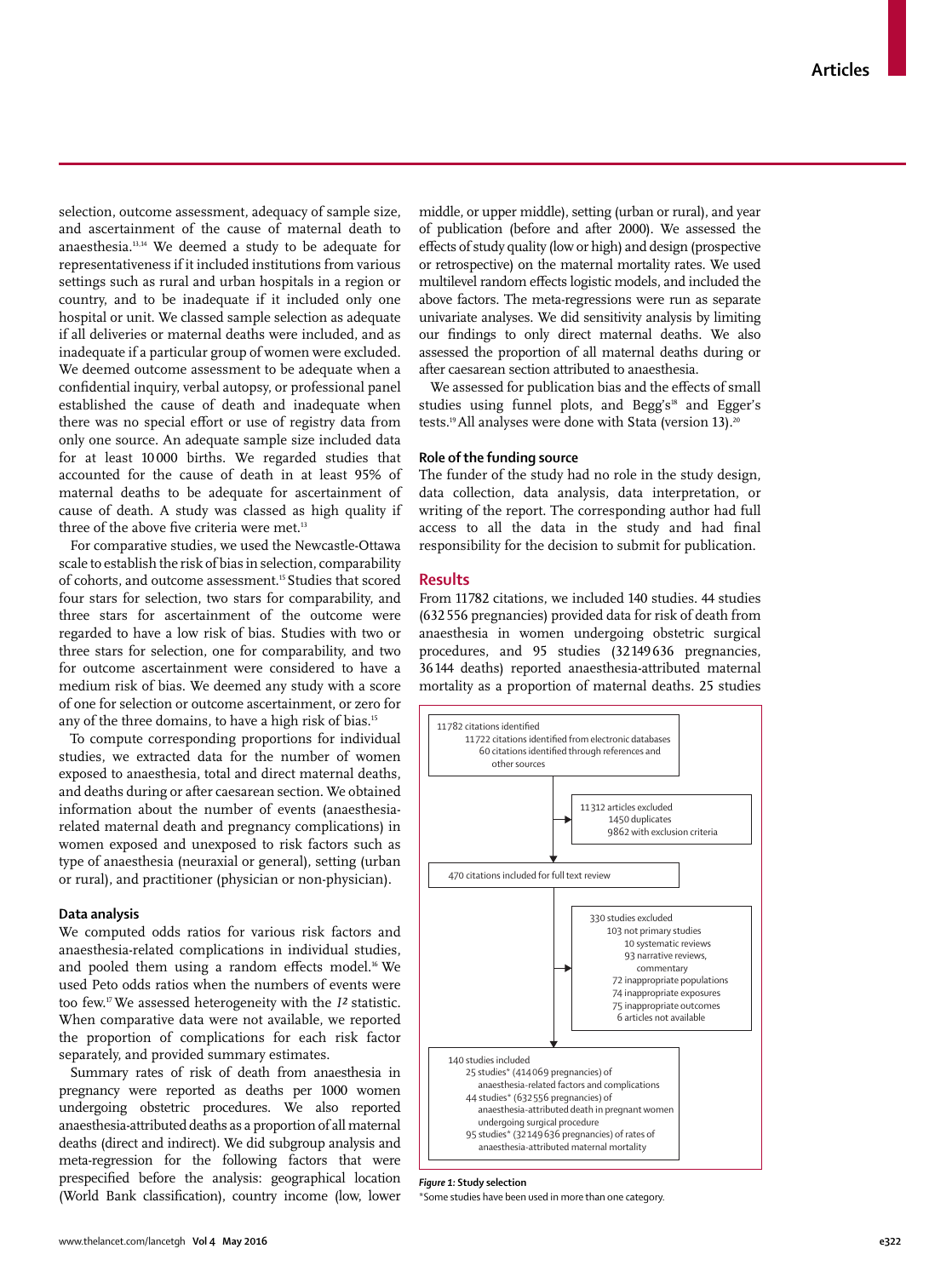

#### *Figure 2:* **Risk of bias assessment**

(A) Studies of anaesthesia-attributed maternal mortality rates. (B) Studies evaluating anaesthesia-related risk factors and maternal and fetal complications.

|                                 | <b>Number</b><br>$\alpha$ f<br>studies | Number<br>$\alpha$ f<br>deaths | Number of<br>women<br>undergoing<br>surgical<br>procedures | <b>Maternal</b><br>deaths per<br>1000 women<br>undergoing<br>surgery | 95% CI        | $\mathbf{I}^2$       | Meta-<br>regression<br>p value |
|---------------------------------|----------------------------------------|--------------------------------|------------------------------------------------------------|----------------------------------------------------------------------|---------------|----------------------|--------------------------------|
| Overall                         | 44                                     | 264                            | 632556                                                     | 1.2                                                                  | $0.82 - 1.7$  | 83%                  |                                |
| <b>World Bank</b><br>regions    |                                        |                                |                                                            |                                                                      |               |                      |                                |
| South Asia                      | $\overline{4}$                         | 16                             | 37132                                                      | 0.34                                                                 | $0.13 - 0.90$ | 71%                  | 0.004                          |
| Sub-Saharan<br>Africa           | 38                                     | 237                            | 567431                                                     | 1.5                                                                  | $1.1 - 2.2$   | 85%                  |                                |
| <b>East Asia and</b><br>Pacific | $\overline{\phantom{a}}$               | 11                             | 27993                                                      | 0.40                                                                 | $0.22 - 0.71$ | $\ddot{\phantom{a}}$ |                                |
| Year                            |                                        |                                |                                                            |                                                                      |               |                      |                                |
| <2000                           | 17                                     | 55                             | 49232                                                      | 1.2                                                                  | $0.76 - 1.7$  | 50%                  | 0.74                           |
| $\geq 2000$                     | 27                                     | 209                            | 583324                                                     | $1-2$                                                                | $0.74 - 2.1$  | 86%                  |                                |
| Setting                         |                                        |                                |                                                            |                                                                      |               |                      |                                |
| Urban                           | 31                                     | 85                             | 72203                                                      | 1.5                                                                  | $1.0 - 2.3$   | 67%                  | 0.02                           |
| Rural                           | $\mathbf{1}$                           | $\mathbf{1}$                   | 69                                                         | 14.5                                                                 | $0.00 - 42.7$ | $\ddot{\phantom{a}}$ |                                |
| <b>Both</b>                     | 12                                     | 178                            | 560284                                                     | 0.67                                                                 | $0.37 - 1.2$  | 89%                  |                                |
| Country income                  |                                        |                                |                                                            |                                                                      |               |                      |                                |
| Low                             | 13                                     | 53                             | 33431                                                      | 1.5                                                                  | $0.84 - 2.8$  | 63%                  | 0.003                          |
| Lower middle                    | 27                                     | 90                             | 80295                                                      | $1-4$                                                                | $0.92 - 2.2$  | 72%                  |                                |
| Upper middle                    | $\overline{4}$                         | 121                            | 518830                                                     | 0.23                                                                 | $0.20 - 0.28$ | 24%                  |                                |

*Table 1:* **Mortality rates from anaesthesia in women undergoing obstetric surgical procedures in low-income and middle-income countries**

> (414 069 pregnancies) assessed the association between anaesthesia-related risk factors and complications in women undergoing obstetric procedure (figure 1).

The risk of maternal death directly attributed to anaesthesia after obstetric procedures was reported in 44 studies from 15 low-income and middle-income countries, which were grouped into the following regions: sub-Saharan Africa (n=38 studies), south Asia  $(n=4)$ , and east Asia and the Pacific  $(n=2)$ . Most studies were facility based (42 of 44) and in nearly three-quarters of studies (31 of 44), women were managed in an urban setting. Of the 95 studies (31 countries) that reported anaesthesia-attributed mortality as a proportion of all maternal deaths, 52 provided facility-based data, and 29 provided countrywide data. In 45 studies, women were managed in an urban setting (appendix p 3 and p 20).

Studies compared the odds of adverse maternal and fetal outcomes for risk factors such as the type of anaesthesia (25 studies, 414 069 pregnancies), setting (one study, 8070 pregnancies), and anaesthesia provider (one study, 8070 pregnancies). Rates of any maternal death in anaesthesia administered by a non-physician were assessed in eight studies (27 714 pregnancies), and by a physician anaesthetist in six studies (20 313 pregnancies). Both high-risk and low-risk women were studied, and caesarean section was the most common surgical procedure. Studies ascertained the cause of maternal deaths and exposure to anaesthesia from theatre records, patient notes, facility and countrywide maternal death reviews, and verbal autopsies.

65 (68%) of 95 included studies of anaesthesiaattributed maternal mortality had low risk of bias. About half had high risk of bias for representativeness of the population and setting, and 90% had adequate sample selection, and a quarter had high risk of bias for outcomes reporting (figure 2A). Three-quarters of all studies had adequate sample size and about two-thirds adequately accounted for maternal deaths (figure 2A).

Four-fifths of studies of risk factors for complications in women exposed to obstetric anaesthesia had high risk of bias (figure 2B). Nearly half of the included studies had low risk of bias for study selection; a fifth of studies had low or medium risk of bias for comparability of the cohorts, and more than half of studies had low risk of bias for ascertainment of the outcome (figure 2B).

In women undergoing an obstetric procedure, the risk of death attributed to anaesthesia was 1·2 per 1000 women (95% CI 0·82–1·7, *I*²=83%), with the highest rates in sub-Saharan Africa (1·5 per 1000 women, 1·1–2·2, *I*²=85%; table 1). The appendix provides estimates for individual countries (appendix p 14). Caesarean section was the surgical procedure done in 37 studies, comprising 97% (611 291/632 556) of the included women. Seven studies either reported other obstetric procedures (eg, cervical cerclage, laparotomy for ectopic pregnancy, dilatation and curettage, and removal of retained placenta), or failed to specify the type of obstetric surgery.

Subgroup analysis and meta-regression showed a significant difference between regions ( $p=0.004$ ). The risks of death from anaesthesia were higher in rural than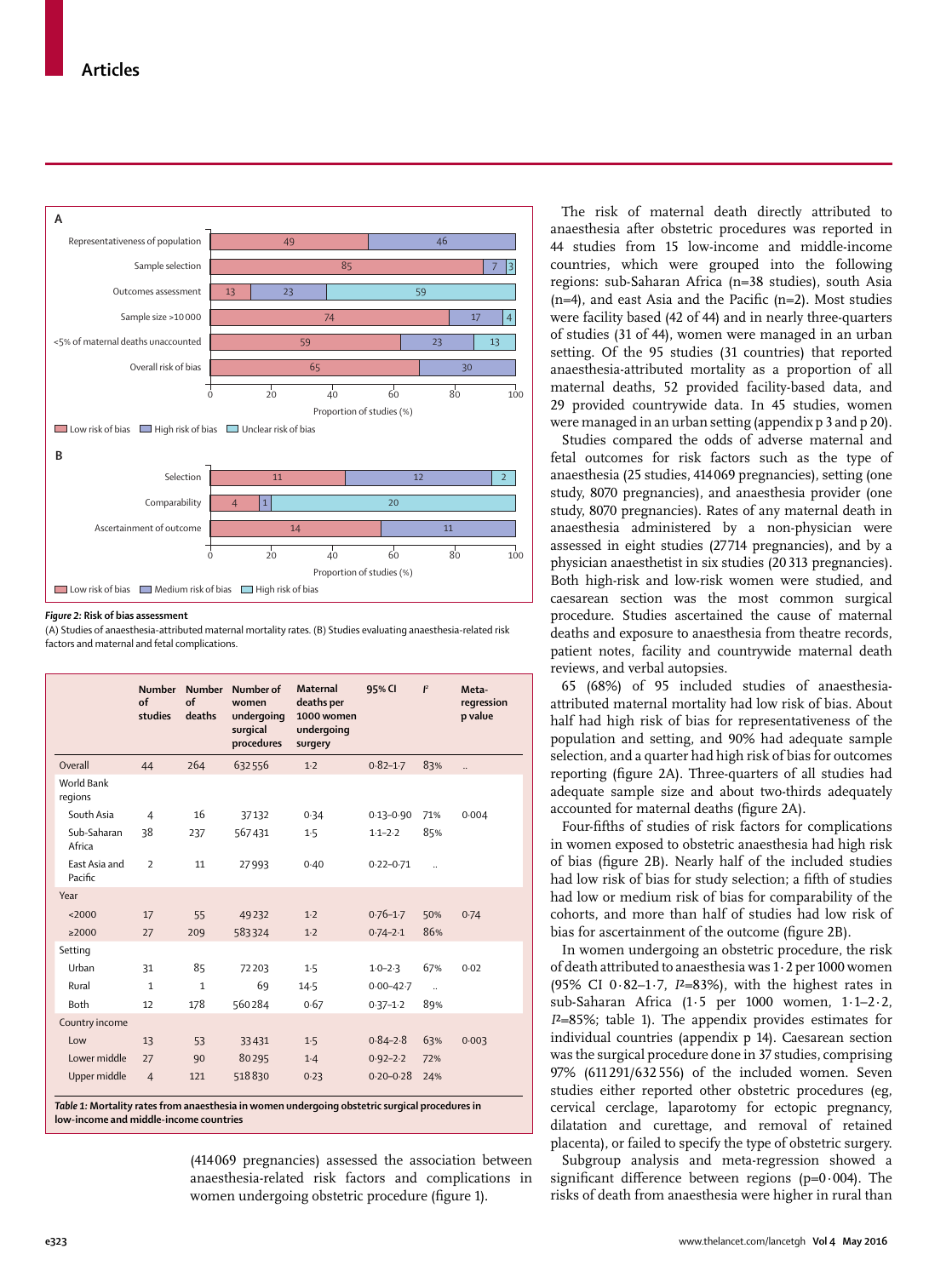www.thelancet.com/lancetgh **Vol 4 May 2016 e324**

urban settings  $(p=0.02)$ , and in low-income and lowermiddle-income than upper-middle-income countries ( $p=0.003$ ). There were no differences for year of publication ( $p=0.74$ ; table 1).

Anaesthesia was reported as the main cause of death in 2·8% (95% CI 2·4–3·4, *I*²=75%) of all maternal deaths (direct and indirect), with the highest rates in Middle East and north Africa (6·2%, 3·9–9·7, *I*²=86%), and the lowest in east Asia and Pacific (1·5%, 0·9-2·3, *I*<sup>2</sup>=63%; table 2). The appendix provides estimates from individual countries (appendix p 14). Anaesthesia was reported as the cause of death in 3·5 % (95% CI 2·9–4·3, *I*²=79%) of direct maternal deaths (76 studies, 20780 deaths, 26 750 727 pregnancies), and 13·8% (95% CI 9·0–20·7, *I*²=84%) of all deaths that occurred during or after caesarean section (31 studies, 1028 deaths; appendix pp 17–18).

Meta-regression showed a significant difference in the overall anaesthesia-attributed mortality rates by geographical region ( $p=0.004$ ) and year of publication ( $p=0.002$ ). We noted no significant differences by setting, study design, income level, or study quality (table 2).

Compared with neuraxial anaesthesia, administration of general anaesthesia tripled the odds of maternal death (OR 3·3, 95% CI 1·2–9·0, *I*²=58%), with mortality rates of 5·9 per 1000 and 1·2 per 1000 for general and neuraxial anaesthesia, respectively. General anaesthesia also doubled the odds of perinatal death (odds ratio [OR] 2·3, 95% CI 1·2–4·1, *I*²=73%) compared with neuraxial anaesthesia. There was an increase in other complications such as post-partum haemorrhage (OR 9·4, 95% CI 5 $\cdot$ 1– 17 $\cdot$ 2, *I*<sup>2</sup>=65%), low Apgar score at 1 min (6 $\cdot$ 3, 2·9–13·6, *I*²=64%) and at 5 min (3·2, 2·3–4·4, *I*²=0%) with general compared to neuraxial anaesthesia (figure 3). There were no differences in cardiac arrest (OR 3·6, 95% CI 0·6–20·6, *I*²=71%) between the two groups. Management in a rural setting was associated with an increase in the odds of maternal death (2·1, 1.2–3.7) compared with an urban setting.<sup>21</sup>

No direct comparative data were available for physician versus non-physician providers of anaesthetic care. The overall risk of any maternal death when non-physicians provided care was 9·8 per 1000 (95% CI 5·2–15·7, *I*²=92%), and the rates of anaesthesia-attributed maternal deaths was 1·8 per 1000 (0·25–4·3, *I*²=85%). The corresponding estimates for physician anaesthetists were 5·2 per 1000 (0·9–12·6, *I*²=95%) for any maternal death, and 1·3 per 1000 (0·16–3·1, *I*²=79%) for anaesthesiaattributed maternal deaths, respectively (appendix p 13). One study reported an increase in the odds of maternal deaths (OR  $2.7$ , 95% CI  $1.6-4.6$ ) when maternal care was managed by non-physician anaesthetists without formal structured training compared to those with training.<sup>21</sup>

The underlying causes were reported for 124 maternal deaths (24 studies). 56 (45%) of all deaths resulted from airway complications such as difficult or failed tracheal intubation, oesophageal intubation, bronchospasm,

|                                       | <b>Number</b><br>of studies | Number of<br>deaths from<br>anaesthesia | <b>Total</b><br>number<br>of<br>maternal<br>deaths | Anaesthesia-<br>attributed<br>mortality | 95% CI      | $\mathbf{I}^2$ | Meta-<br>regression<br>p value |  |
|---------------------------------------|-----------------------------|-----------------------------------------|----------------------------------------------------|-----------------------------------------|-------------|----------------|--------------------------------|--|
| Overall                               | 95                          | 987                                     | 36144                                              | 2.8%                                    | $2.4 - 3.4$ | 75%            |                                |  |
| World Bank<br>regions*                |                             |                                         |                                                    |                                         |             |                |                                |  |
| Sub-Saharan<br>Africa                 | 50                          | 675                                     | 24873                                              | 2.9%                                    | $2.3 - 3.6$ | 61%            | 0.004                          |  |
| South Asia                            | 18                          | 89                                      | 4317                                               | 2.4%                                    | $1.5 - 3.8$ | 79%            |                                |  |
| Middle East<br>and north<br>Africa    | 10                          | 136                                     | 2555                                               | 6.2%                                    | $3.9 - 9.7$ | 86%            |                                |  |
| East Asia and<br>Pacific              | 9                           | 49                                      | 3276                                               | 1.5%                                    | $0.9 - 2.3$ | 63%            |                                |  |
| Europe and<br>central Asia            | 4                           | 14                                      | 455                                                | 3.0%                                    | $1.3 - 6.7$ | 64%            |                                |  |
| Latin America<br>and the<br>Caribbean | $\overline{4}$              | 24                                      | 668                                                | 3.6%                                    | $2.4 - 5.3$ | 0%             |                                |  |
| Year                                  |                             |                                         |                                                    |                                         |             |                |                                |  |
| $2000$                                | 28                          | 250                                     | 6589                                               | 4.1%                                    | $3.0 - 5.5$ | 77%            | 0.002                          |  |
| >2000                                 | 67                          | 737                                     | 29555                                              | 2.4%                                    | $1.9 - 2.9$ | 72%            |                                |  |
| Setting                               |                             |                                         |                                                    |                                         |             |                | 0.29                           |  |
| Rural                                 | 8                           | 14                                      | 894                                                | 1.9%                                    | $0.9 - 3.8$ | 38%            |                                |  |
| Urban                                 | 45                          | 245                                     | 7987                                               | 3.3%                                    | $2.5 - 4.2$ | 72%            |                                |  |
| Both                                  | 42                          | 728                                     | 27263                                              | 2.5%                                    | $1.9 - 3.4$ | 80%            |                                |  |
| Study design                          |                             |                                         |                                                    |                                         |             |                | 0.68                           |  |
| Prospective                           | $\overline{9}$              | 35                                      | 1819                                               | 2.5%                                    | $1-1-5-6$   | 77%            |                                |  |
| Retrospective                         | 86                          | 952                                     | 34325                                              | 2.9%                                    | $2.4 - 3.4$ | 75%            |                                |  |
| Country income                        |                             |                                         |                                                    |                                         |             |                | 0.57                           |  |
| Low                                   | 17                          | 89                                      | 3171                                               | 2.6%                                    | $1.9 - 3.6$ | 35%            |                                |  |
| Lower middle                          | 38                          | 199                                     | 8130                                               | 2.6%                                    | $1.9 - 3.6$ | 78%            |                                |  |
| Upper middle                          | 40                          | 699                                     | 24843                                              | 3.1%                                    | $2.4 - 4.1$ | 78%            |                                |  |
| Study quality                         |                             |                                         |                                                    |                                         |             |                | 0.12                           |  |
| High                                  | 65                          | 859                                     | 32099                                              | 2.6%                                    | $2.1 - 3.2$ | 79%            |                                |  |
| Low                                   | 30                          | 128                                     | 4045                                               | 3.6%                                    | $2.6 - 4.8$ | 59%            |                                |  |
| *Based on 2015 World Bank data.       |                             |                                         |                                                    |                                         |             |                |                                |  |

*Table 2:* **Anaesthesia-attributed maternal mortality in low-income and middle-income countries** 

ventilation difficulties, and hypoxia; 38 (31%) from pulmonary aspiration; 34 (27%) from issues related to staff competency, poor pre-assessment, intraoperative monitoring, and equipment failure. Other causes included cardiac arrest at induction or during the procedure (seven [6%]), high spinal anaesthesia (eight [6%]), and drug overdose or adverse reactions (seven [6%]).

With regard to publication bias and small studies effects, a funnel plot of studies reporting risk of death from anaesthesia in women undergoing obstetric procedure showed significant asymmetry (Egger's test p=0*·*001), although Begg's test failed to confirm this effect. There was no asymmetry in a funnel plot of studies that reported anaesthesia-attributed mortality as a proportion of all maternal deaths (Egger's and Begg's tests p>0*·*05; appendix p 19).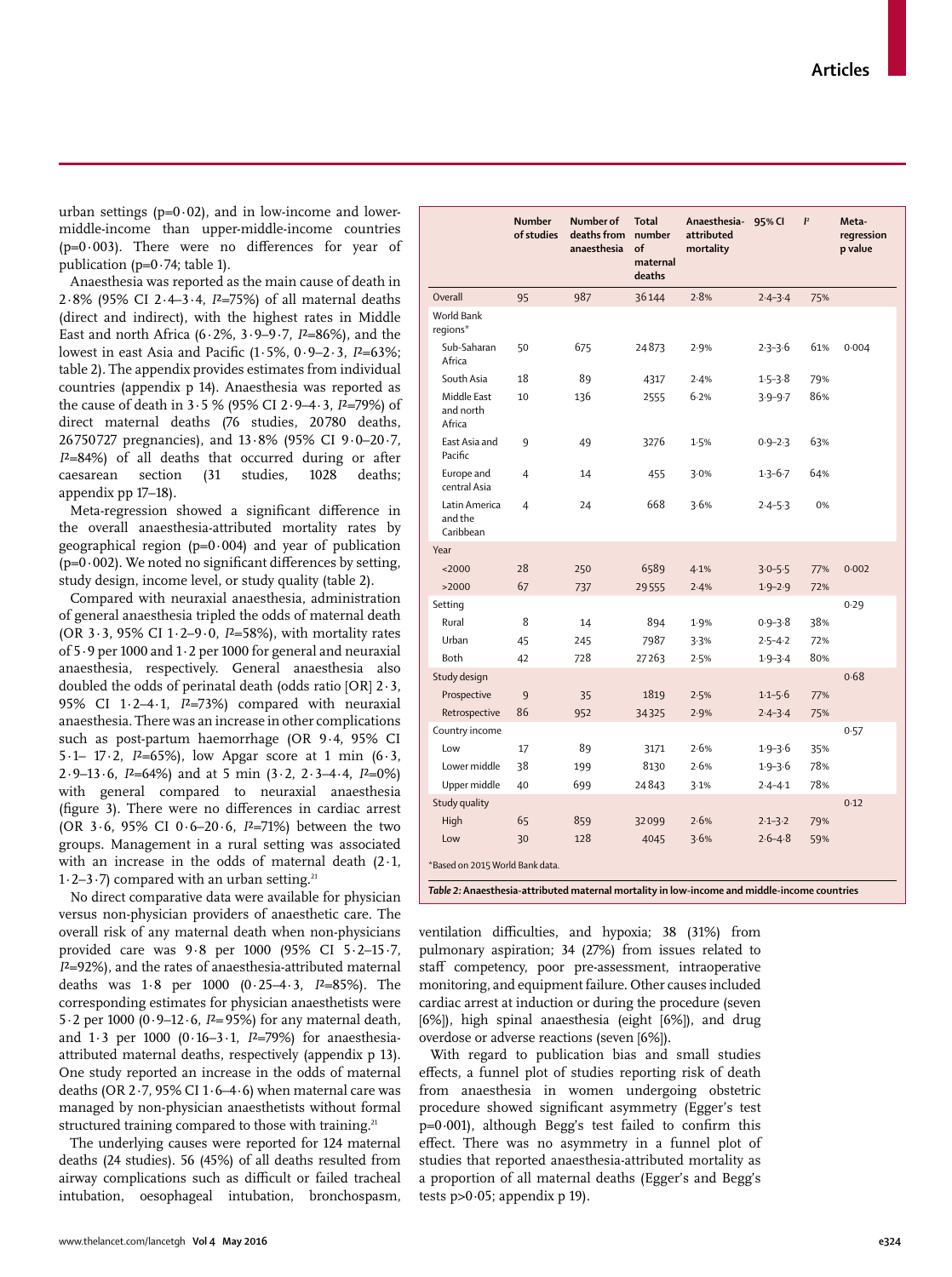|                                         | Number<br>of studies |                     | General anaesthesia | Regional anaesthesia |                    |                                |                                 |     | OR (95% CI)        | $\mathbf{I}^2$ |
|-----------------------------------------|----------------------|---------------------|---------------------|----------------------|--------------------|--------------------------------|---------------------------------|-----|--------------------|----------------|
|                                         |                      | Number<br>of events | Number<br>of women  | Number<br>of events  | Number<br>of women |                                |                                 |     |                    |                |
| Maternal death                          | 9                    | 138                 | 23256               | 25                   | 21035              |                                |                                 |     | $3.3(1.2-9)$       | 58%            |
| Perinatal death                         | 5                    | 860                 | 4882                | 181                  | 3459               |                                |                                 |     | $2.3(1.2-4.1)$     | 73%            |
| Post-partum haemorrhage                 | 4                    | 183                 | 2923                | 302                  | 67694              |                                |                                 |     | $9.4(5.1-17.2)$    | 65%            |
| Intensive care unit admission of mother | 3                    | 319                 | 14243               | 126                  | 286682             |                                |                                 |     | $34.4(8.9-133.2)$  | 75%            |
| Cardiac arrest                          | 4                    | 21                  | 8234                | 10                   | 15130              |                                |                                 |     | $3.6(0.62 - 20.6)$ | 71%            |
| Low Apgar score at 5 min                | $\overline{7}$       | 282                 | 909                 | 62                   | 919                |                                |                                 |     | $3.2(2.3 - 4.4)$   | 0%             |
| Low Apgar score at 1 min                | 6                    | 254                 | 303                 | 57                   | 395                |                                |                                 |     | $6.3(2.9-13.6)$    | 64%            |
|                                         |                      |                     |                     |                      |                    | 0.1                            | 10                              | 100 |                    |                |
|                                         |                      |                     |                     |                      |                    | Favours general<br>anaesthesia | Favours regional<br>anaesthesia |     |                    |                |

*Figure 3***: Maternal and fetal complications in women exposed to general versus neuraxial anaesthesia in low-income and middle-income countries**

#### **Discussion**

Anaesthesia contributes disproportionately to maternal mortality in low-income and middle-income countries. About one in seven maternal deaths during or after caesarean section was due to anaesthesia, a very high mortality rate compared with developed countries.<sup>5</sup> Exposure to general anaesthesia, and administration of anaesthesia by non-physicians, especially those with no formal training, were major risk factors for maternal deaths from anaesthesia. We have mapped the safety of obstetric anaesthesia across various economic regions and individual countries. Most studies were from the sub-Saharan African region, which also had the highest risk of deaths from anaesthesia in women undergoing surgery.

Ours is the first review, to our knowledge, to comprehensively assess the risk factors for maternal and perinatal deaths and complications from anaesthesia in low-income and middle-income countries, and the overall risk of maternal death from anaesthesia. Our estimates of the risk in low-income and middle-income countries are significantly higher than those reported in high-income countries such as the USA, where the case fatality rate from general and regional anaesthesia given for caesarean section were 6·5 and 3·8 per million anaesthetics, respectively.<sup>22</sup> We assessed the extent of the problem in detail by assessing rates of death in women who had surgery, and as a proportion of any, direct, and caesarean-section-related maternal deaths. We reported the effects of study quality on mortality estimates. We looked for variations in anaesthesia-attributed maternal mortality rates according to economic regions, individual countries, setting, year, and anaesthesia provider.

Our findings were limited by the differences in quality and reporting of outcomes in the studies. Studies focused mainly on assessing the risks associated with type of anaesthesia, and less on other factors, which limited our synthesis, and we could only provide rates for these risk factors separately. Fewer studies were published in lowincome countries that are outside sub-Saharan Africa. The actual rates of anaesthesia-attributed deaths are probably higher than current estimates because of scarce data from these low-income and middle-income countries with high maternal mortality and poor health-care resources. We used the 2015 World Bank atlas for classification of a country's income status, and adjustment for year of publication could have resulted in some differences in classification. We noted significant heterogeneity in our findings despite adjusting for various factors because of variations in the characteristics of population, setting, type of anaesthesia, availability of caesarean section, and provider. Few studies provided detailed reports on the underlying cause of death from anaesthesia.

The asymmetry recorded in the funnel plot was the result of high rates of maternal deaths in small studies making them more likely to be published, similar to the effect reported in many non-comparative reviews on proportions.23 This asymmetry could have slightly overestimated the recorded maternal death rates. However, the magnitude of the bias is probably small in view of the low weight of these studies in the analysis.

Pregnant women requiring general anaesthesia need tracheal intubation to ensure the airway is secure from aspiration. Compared with the general surgical population, pregnant women are at increased risk of complications from general anaesthesia, with eight times higher risk of failed intubation and its associated hazards.<sup>24,25</sup> Our findings support existing data for the role of airway complications, and pulmonary aspiration of gastric contents as major causes of death from anaesthesia, and the need for specific training.<sup>26</sup>

The increased mortality and morbidity that we identified with general anaesthesia could be due to the following reasons: inadequate training and resources, poor general condition of the mother, or concomitant complications such as post-partum haemorrhage. The low Apgar scores associated with general anaesthesia exposure could be indicators of neonatal and anaesthetic facilities, including limited access to modern, volatile anaesthetic agents that minimise fetal respiratory depression.27 The increased blood loss associated with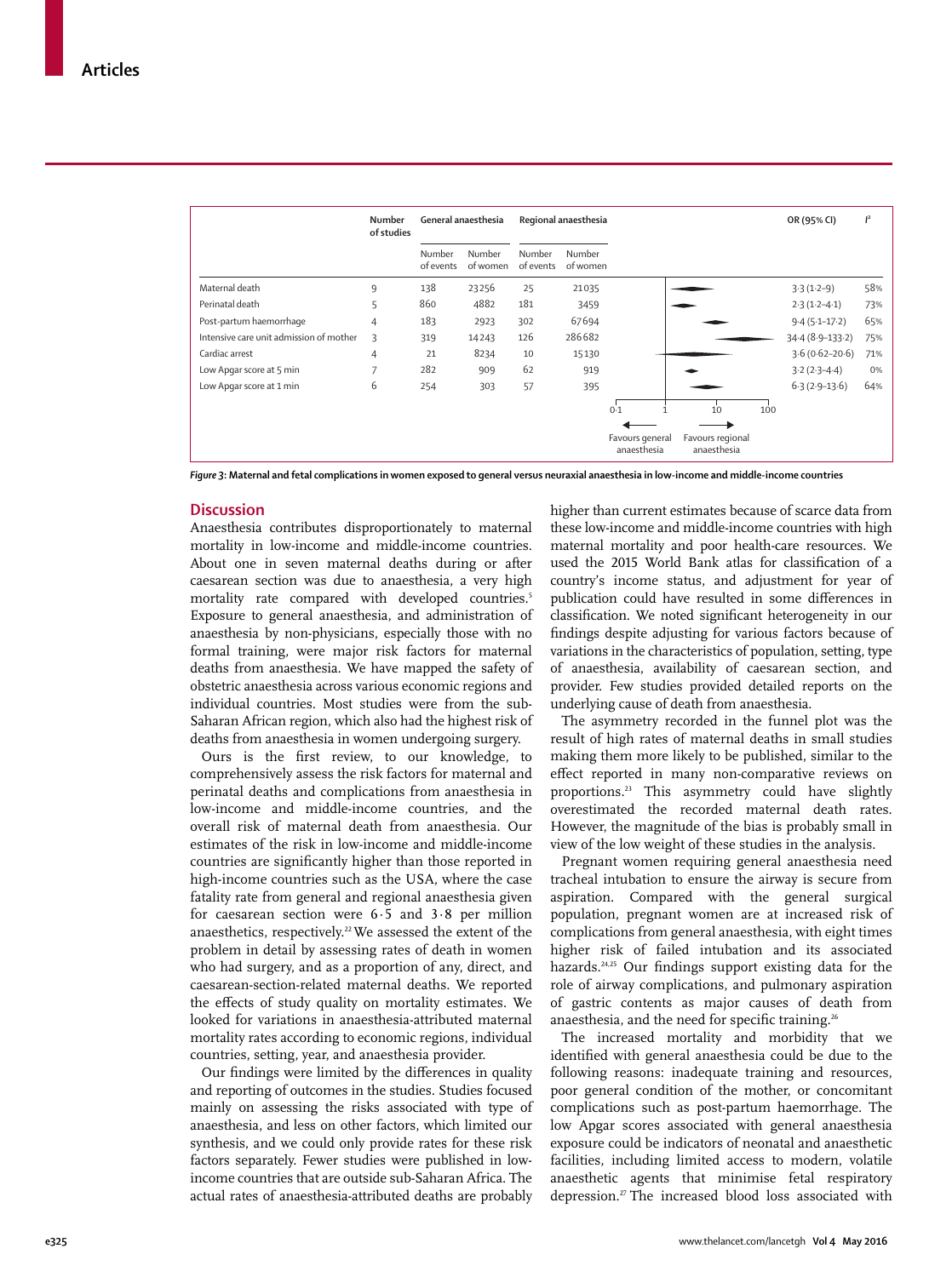exposure to general anaesthesia is similar to the findings of the Cochrane review, which reported higher blood loss with general than regional anaesthesia in pregnant women undergoing caesarean section.<sup>28</sup>

In high-income countries such as the USA, no measured differences were recorded in anaesthetic complications between physician and non-physician anaesthetists.29–31 However, compared with the rigorous additional training provided to non-physician anaesthetists in the USA, their counterparts in lowincome and middle-income countries have very little training, which varies between countries. This discrepancy could have contributed to the recorded increase in maternal mortality when anaesthesia was given by non-physician anaesthetists than their physician counterparts; the risks were also high for non-physicians without adequate training.<sup>21</sup> Many of the reported causes of anaesthesia-attributed deaths such as complications of airway management, pulmonary aspiration with general anaesthesia, and hypotension and high spinal with neuraxial anaesthesia are preventable with appropriate training and resources.<sup>32</sup>

The global definition and classification of anaesthesiaattributed deaths need standardisation to identify the real burden. Anaesthetists should be part of the panel analysing the causes of maternal deaths, and the level of contribution of anaesthesia to the death should be reported clearly.<sup>33</sup> Strategies to reduce maternal mortality should include increasing the number of anaesthetic practitioners managing pregnancy, enhancing the resources available to them, and increasing their level of training in low-income and middle-income countries. Implementation of simple measures, such as the WHO Safer Surgery checklist before and during surgery, and access to simple monitoring technology such as pulse oximetry, could potentially reduce adverse outcomes.<sup>34</sup> The introduction of these measures in anaesthesia providers in high-income countries has reduced maternal death from anaesthetic complications to very low levels. Recent global initiatives such as Lifebox,<sup>35</sup> and training courses done in partnership with non-profit organisations such as Kybele,<sup>36</sup> have focused efforts to improve the safety of surgical procedures. Governmental and non-governmental organisations should prioritise investment in obstetric anaesthesia, to implement the World Health Assembly's resolution to include emergency and essential surgical care and anaesthesia as a component of universal health coverage.<sup>37</sup>

In conclusion, anaesthesia is a major contributor to maternal deaths in pregnant women undergoing surgery in low-income and middle-income countries. Targeted efforts are needed to provide safe obstetric anaesthesia by improving training, infrastructure, and resources.

#### **Contributors**

ST, JZ, and SS came up with the research question and designed the protocol. SS and KD did the literature search, study selection, and data extraction with the help of ST. JZ and DA-M did statistical analysis. SS designed the tables, figures, and appendices, with input from ST.

MW provided expert anaesthetic advice. SS and ST prepared the initial drafts of the manuscript, with additional input from KSK, AC, MW, and RN. All authors contributed to the drafts and final version of the manuscript.

#### **Declaration of interests**

We declare no competing interests.

#### **Acknowledgments**

This study was funded by Ammalife Charity (Registered UK Charity 1120236) and ELLY Appeal, Bart's Charity (Registered UK Charity 212563). We thank Angela Enright, Clinical Professor of Anaesthesia at the University of British Columbia, for her input into the report.

### **References**

- Say L, Chou D, Gemmill A, et al. Global causes of maternal death: a WHO systematic analysis. 2014; **2:** e323–33.
- 2 Clyburn P, Morris S, Hall J. Anaesthesia and safe motherhood. *Anaesthesia* 2007; **62:** 21–25.
- 3 Hoyler M, Finlayson SR, McClain CD, Meara JG, Hagander L. Shortage of doctors, shortage of data: a review of the global surgery, obstetrics, and anesthesia workforce literature. *World J Surg* 2014; **38:** 269–80.
- Meara JG, Leather AJM, Hagander L, et al. Global Surgery 2030: evidence and solutions for achieving health, welfare, and economic development. *Lancet* 2015; **386:** 569–624.
- McClure JH, Cooper GM, Clutton-Brock TH, Centre for Maternal and Child Enquiries. Saving mothers' lives: reviewing maternal deaths to make motherhood safer: 2006–8: a review. *Br J Anaesth*  2011; **107:** 127–32.
- Larsen JV, Janowski KA, Krolikowski A. Maternal mortality in hospitals in Zululand, July 1993 June 1994. *S Afr Med J* 1996; **86:** 424–30.
- Bainbridge D, Martin J, Arango M, Cheng D, Evidence-based Peri-operative Clinical Outcomes Research Group. Perioperative and anaesthetic-related mortality in developed and developing countries: a systematic review and meta-analysis. *Lancet* 2012; **380:** 1075–81.
- 8 Sobhy S, Thangaratinam S, Zamora J, Damaraajah K. Anaesthesia related maternal and perinatal mortality and morbidity in developing countries: a systematic review and meta-analysis. *Prospero* 2015; CRD42015015805.
- 9 Moher D, Leberati A, Tetzlaff J, Altman DG, Group PRISMA. Preferred reporting items for systematic reviews and meta-analyses: the PRISMA statement. *PLoS Med* 2009; **6:** e1000097.
- 10 World Bank. Country and lending groups. http://data.worldbank. org/about/country-and-lending-groups (accessed Oct 31, 2015).
- WHO. ICD-10, international statistical classification of diseases and related health problems, 10th revision. Geneva: World Health Organization, 2010.
- 12 WHO. Maternal and perinatal health. http://www.who.int/ maternal\_child\_adolescent/topics/maternal/maternal\_perinatal/ en/ (accessed Aug 10, 2014).
- Khan KS, Wojdyla D, Say L, Gülmezoglu AM, Van Look PFA. WHO analysis of causes of maternal death: a systematic review. *Lancet* 2006; **367:** 1066–74.
- 14 Glasziou P, Irwig L, Bain C, Colditz G. Frequency and rate. Systematic reviews in health care: a practical guide (2nd edn). Cambridge, UK: Cambridge University Press, 2001. 67–73.
- Wells GA, Shea B, O'Connell D, et al. The Newcastle-Ottawa Scale (NOS) for assessing the quality of nonrandomised studies in meta-analyses. http://www.ohri.ca/programs/clinical\_ epidemiology/oxford.asp (accessed Aug 10, 2014).
- 16 DerSimonian R, Laird N. Meta-analysis in clinical trials. *Control Clin Trials* 1986; **7:** 177–88.
- Brockhaus AC, Bender R, Skipka G. The Peto odds ratio viewed as a new eff ect measure. *Stat Med* 2014; **33:** 4861–74.
- 18 Begg CB, Mazumdar M. Operating characteristics of a rank correlation test for publication bias. *Biometrics* 1994; **50:** 1088–101.
- 19 Egger M, Davey Smith G, Schneider M, Minder C. Bias in metaanalysis detected by a simple, graphical test. *BMJ* 1997; **315:** 629–34.
- StataCorp. Stata Statistical Software: release 12. College Station, TX: StataCorp LP, 2015.
- 21 Fenton PM, Whitty CJM, Reynolds F. Caesarean section in Malawi: prospective study of early maternal and perinatal mortality. *BMJ* 2003; **327:** 587–90.

For more on **Lifebox** see http://www.lifebox.org/

For more on **Kybele** see https:// www.oaa-anaes.ac.uk/Kybele